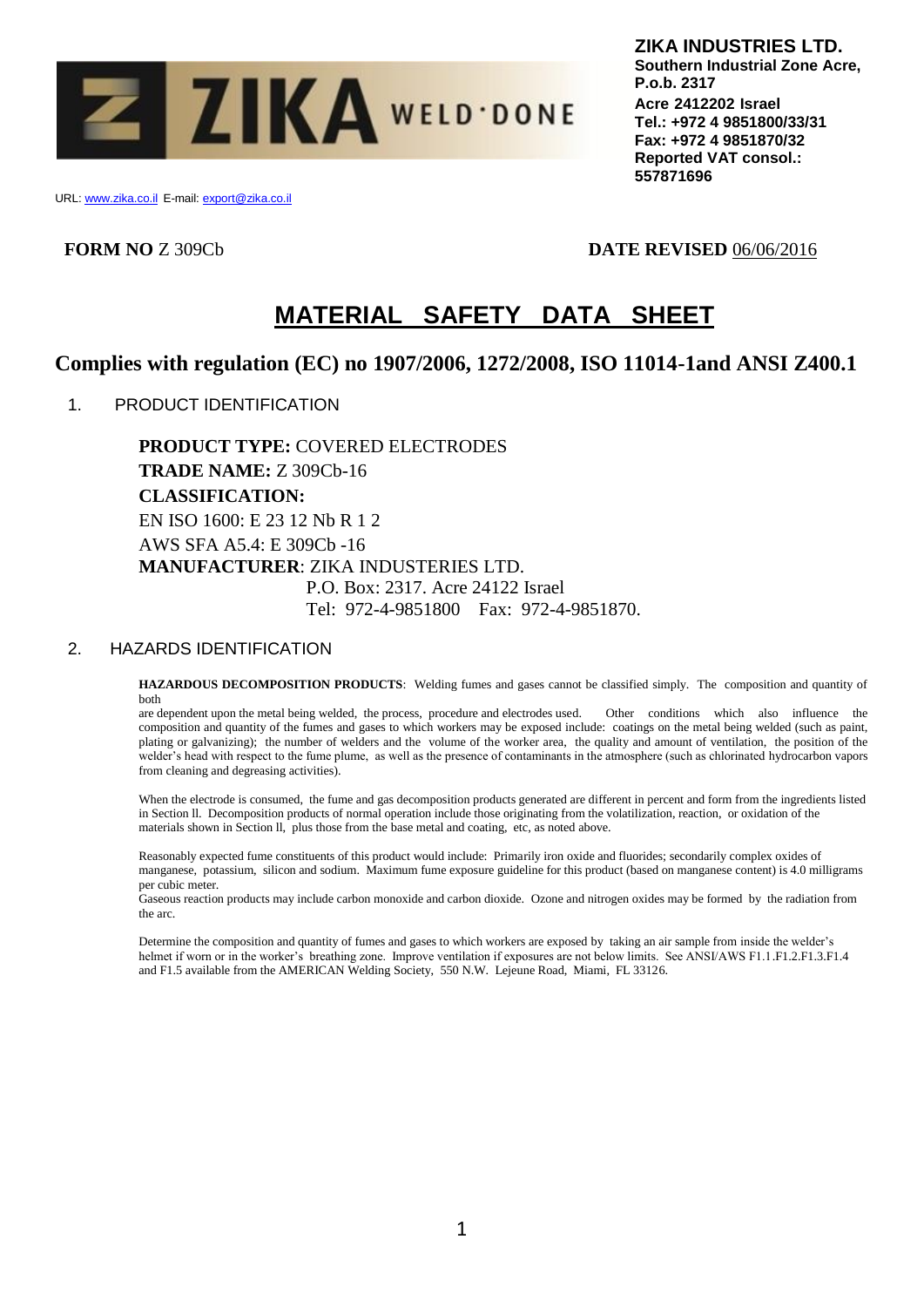

URL: www.zika.co.il E-mail: export@zika.co.il

# 3+8. COMPOSITION INFORMATION ON INGREDIENTS & EXPOSURE CONTROL

This section covers the materials from which this product is manufactured. The fumes and gases produced during welding with normal use of this product are covered by Section 5 see it for industrial hygiene information.

CAS Number shown is representative for the ingredients listed. All ingredients listed may not be present in all sizes.

The term 'hazardous' in Hazardous Materials' should be interpreted as a term required and defined in the Hazards Communication Standard and does not necessarily imply the existence of any hazard.

| <b>INGREDIENTS:</b>                             | CAS No.    | WT.<br>$\frac{6}{6}$ | <b>TLV</b><br>mg/m3    | <b>PEL</b><br>mg/m3                   |
|-------------------------------------------------|------------|----------------------|------------------------|---------------------------------------|
| Titanium dioxide                                | 13463-67-7 | 10                   | 10                     | $15$ (dust)                           |
| Kaolinite clay                                  | 1332-58-7  | 10                   | 5(respirable fraction) | 5(respirable fraction)<br>$15$ (dust) |
| Chromium                                        | 7440-47-3  | $<$ 5                | $0.5$ (metal)          | 1(metal)                              |
| $Cr(IV)$ , inorganic,<br>Water soluble, (as Cr) |            |                      | $0.05$ (dust)          | $0.005$ (dust)                        |
| $Cr(IV)$ , inorganic,<br>Water soluble, (as Cr) |            |                      | $0.01$ (dust)          | $0.005$ (dust)                        |
| Calcium carbonate                               | 1317-65-3  | $<$ 5                | 10                     | 5(respirable fraction)<br>$15$ (dust) |
| Nickel                                          | 7440-02-0  | $<$ 5                | 1.5                    |                                       |
| Silicate binder                                 | 1344-09-8  | $<$ 5                | none                   | none                                  |
| Manganese                                       | 7439-96-5  | 0.9                  | 0.1                    | 5 ceiling                             |
| Lithium                                         | 7439-93-2  | < 0.5                | 0.025                  | 0.025                                 |
| Niobium                                         | 7440-03-1  | < 0.5                | none                   | None                                  |
| Stainless steel core wire (as<br>Iron)          | 7439-89-6  | $<$ 40               | 5(respirable fraction) | $10$ (fume)                           |

## 4. FIRST AID MESURES

Read and understand the manufacturer's instruction and the precautionary label on the product. See American National Standard Z49. 1, Safety in Welding, Cutting and Allied Processes' published by the American Welding Society, 550 N.W. P.O. Box 371954, Pittsburgh, PA 15230-7954 for more details on many of the following:

VENTILATION: Use enough ventilation, local exhaust at the arc, or both to keep the fumes and gases from the worker's breathing zone and the general area. Train the welder to keep his head out of fumes. Keep exposure as low as possible.

RESPIRATORY PROTECTION: Use reparable fume respirator or air supplied respirator when welding in confined space or general work area when local exhaust or ventilation does not keep exposure below TLV.

EYE PROTECTION: Wear helmet or use face shield with filter lens shade number 12 or darker. Shield others by providing screens and flash goggles.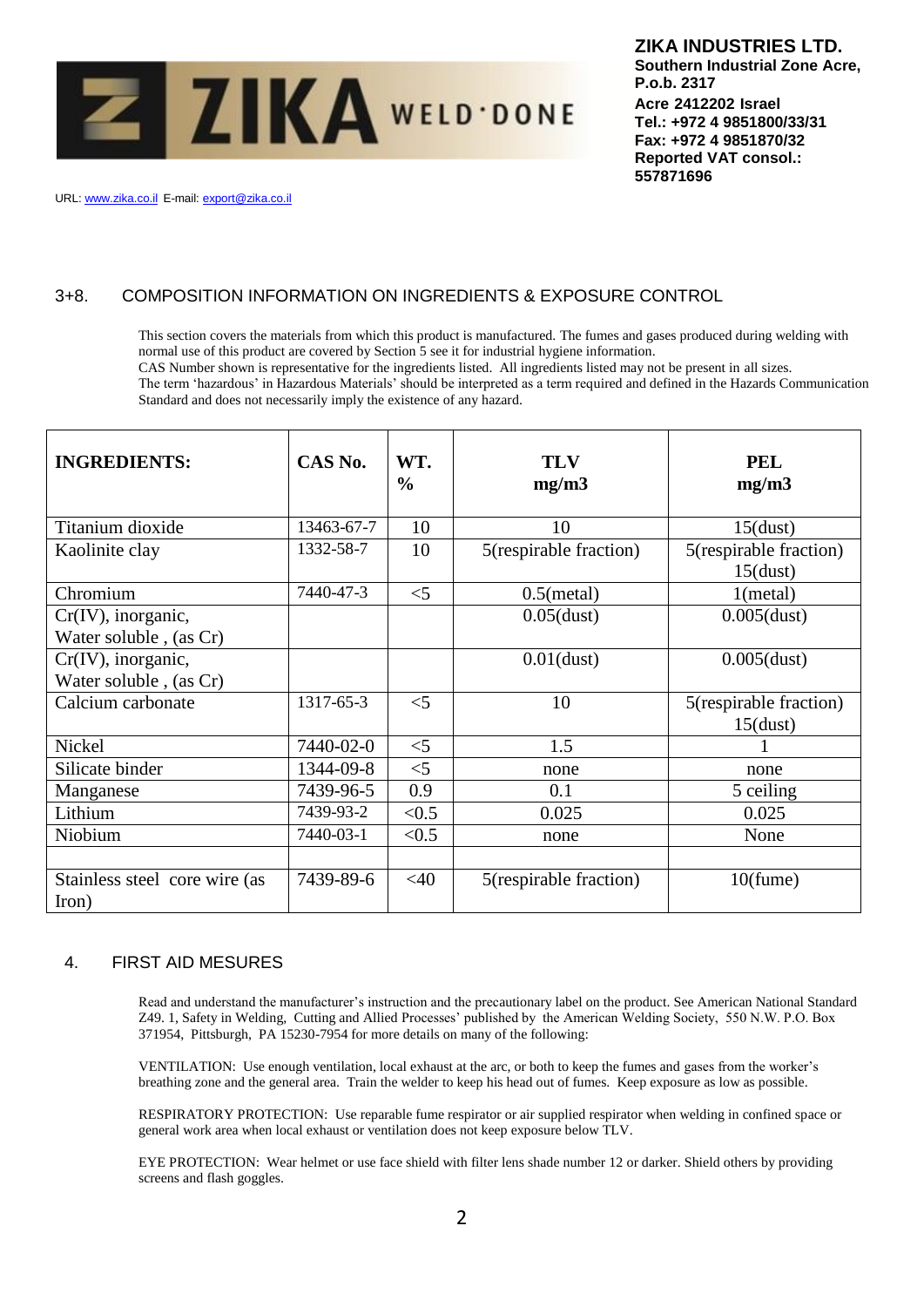

URL: www.zika.co.il E-mail: export@zika.co.il

PROTECTIVE CLOTHING: Wear hand, head, and body protection which help to prevent injury from radiation, sparks and electrical shock. See Z49.1.

At a minimum this includes welder's gloves and a protective face shield, and may include arm protectors, aprons, hats, Shoulder protection, as well as dark substantial clothing. Train the welder not to permit electrically live parts or electrodes To contact skin, clothing or gloves if they are wet. Insulate from work and ground.

## 5. FIRE FIGHTING MESURES

No specific recommendation for welding consumable. Welding arc and sparks can ignite combustible and flammable materials. Use extinguishing media recommended for the burning materials and fire situation. Wear self contained breathing apparatus as fumes or vapors may be harmful.

## 6. ACCIDENTAL RELEASE MEASURES

Solid objects may be picked up and placed into a container. Personal precautions: refer to section 8 Environmental precautions: refer to section 13

#### 7. HANDLING AND STORAGE

Handle with care to avoid sittings and cuts. Wear gloves when handling welding consumables. Avoid exposure to dust. Do not ingest.

Can be a catalyst to allergic reaction. Retain all warning and identity labels. Storage:

keep separate from chemical substances like acid and strong bases, which could cause chemical reaction.

## 9. PHYSICAL AND CHEMICAL PROPERTIES

 Appearance: Solid, non-volatile with varying color Melting point: >1300°C / >2300ºF

## 10. STABILITY AND REACTIVITY

General: These products are only intended for normal welding purposes.

Stability: These products are stable under normal conditions.

Reactivity: Contact with chemical substances like acids or strong bases could cause generation of gas.

When these products are used in a welding process, hazardous decomposition products would include those from the volatilization, reaction or oxidation of the materials listed in Section 3 and those from the base metal and coating.

The amount of fumes generated from manual metal arc welding varies with welding parameters and dimensions but is generally no more than 7 to 20 g/kg consumable. Fumes from these products may contain compounds of the following chemical elements: Fe, O, Mn, Zr, Cr, Ni, F, Na, Si, K, Ca, Cu, Mo, V, Mg, and Ti. The rest is not analyzed, according to available standards.

Refer to applicable national exposure limits for fume compounds, including those exposure limits for fume compounds found in Section8. A significant amount of the chromium in the fumes can be hexavalent chromium, which has a very low exposure limit in some countries. Manganese and nickel also have low exposure limits, in some countries that may be easily exceeded. Reasonably expected gaseous products would include carbon oxides, nitrogen oxides and ozone. Air contaminants around the

welding area can be affected by the welding process and influence the composition and quantity of fumes and gases produced.

## 11. TOXICOLOGICAL INFORMATION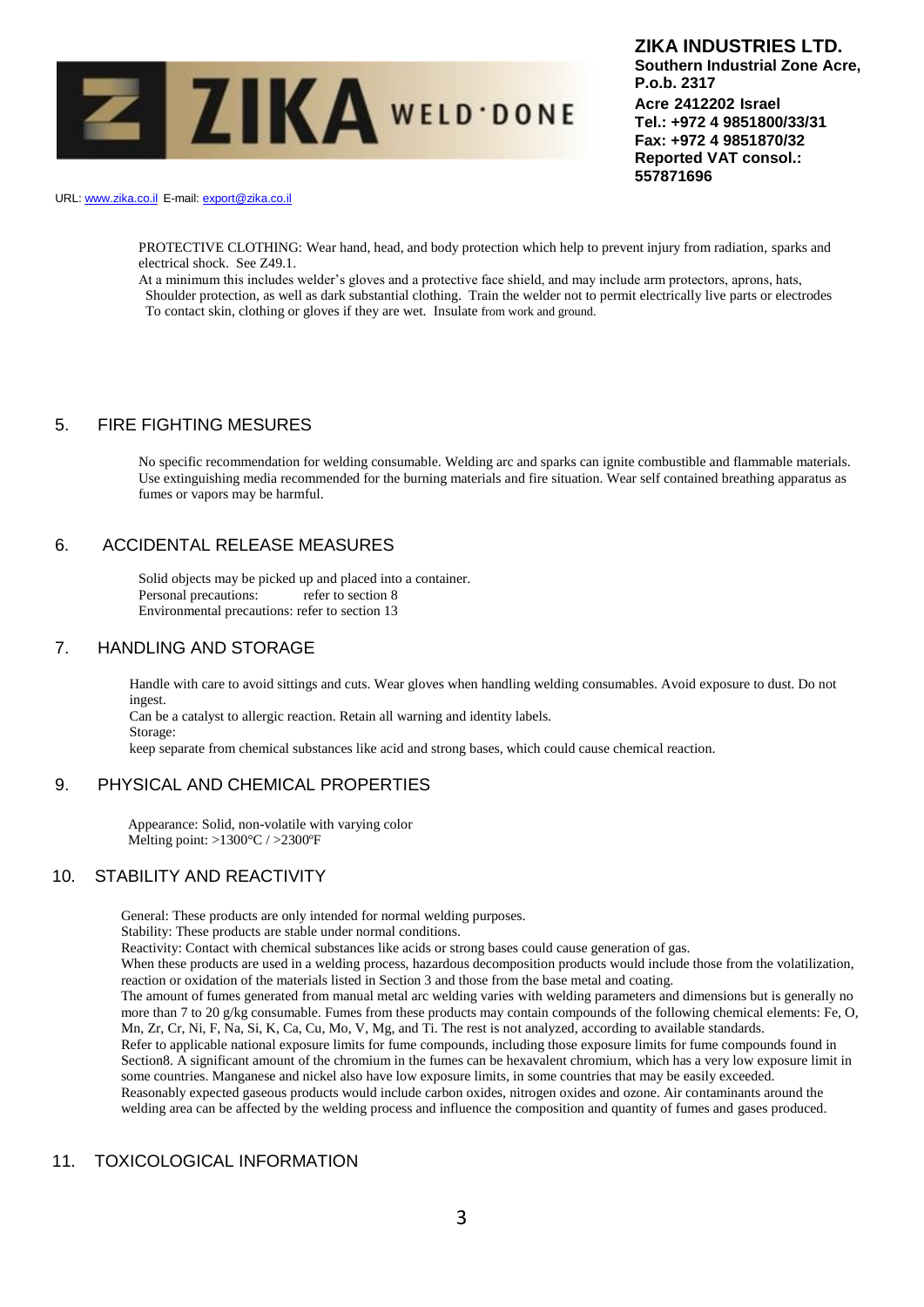

URL: www.zika.co.il E-mail: export@zika.co.il

Inhalation of welding fumes and gases can be dangerous to your health. Classification of welding fumes is difficult because of varying base materials, coatings, air contamination and processes. The International Agency for Research on Cancer has classified welding fumes as possibly carcinogenic to humans (Group 2B).

Acute toxicity: Overexposure to welding fumes may result in symptoms like metal fume fever, dizziness, nausea, dryness or irritation of the nose, throat or eyes.

Chronic toxicity: Overexposure to welding fumes may affect pulmonary function. Prolonged inhalation of nickel and chromium compounds above safe exposure limits can cause cancer. Overexposure to manganese and manganese compounds above safe exposure limits can cause irreversible damage to the central nervous system, including the brain, symptoms of which may include slurred speech, lethargy, tremor, muscular weakness, psychological disturbances and spastic gait. Inhalable quartz is a respiratory carcinogen; however, the process of welding converts crystalline quartz to the amorphous form which is not considered to be a carcinogen.

## 12. ECOLOGICAL INFORMATION

Welding consumables and materials could degrade/weather into components originating from the consumables or from the materials used in the welding process. Avoid exposure to conditions that could lead to accumulation in soils or groundwater.

#### 13. DISPOSAL CONSIDERATIONS

Discard any product, residue, disposable container or liner in an environmentally acceptable manner, in full compliance with federal and local

Regulations. Use recycling procedures if available.

USA RCRA: Unused products or product residue containing chromium is considered hazardous waste if discarded, RCRA ID Characteristic Toxic Hazardous Waste D007.

Residues from welding consumables and processes could degrade and accumulate in soils and groundwater. Welding slag from these products typically contain mainly the following components originating from the coating of the electrode: Fe, O, Mn, Zr, Cr, Ni, F, Na, Si, K, Ca, Cu, Mo, V, Mg, and Ti.

#### 14. TRANSPORT INFORMATION

No international regulations or restrictions are applicable.

#### 15. REGULATORY INFORMATION

Read and understand the manufacturer's instructions, your employer's safety practices and the health and safety instructions on the label. Observe any federal and local regulations. Take precautions when welding and protect yourself and others. WARNING: Welding fumes and gases are hazardous to your health and may damage lungs and other organs. Use adequate ventilation.

ELECTRIC SHOCK can kill.

ARC RAYS and SPARKS can injure eyes and burn skin.

Wear correct hand, head, eyes and body protection.

Canada: WHMIS classification: Class D; Division 2, Subdivision a Canadian Environmental Protection Act (CEPA): All constituents of these products are on the Domestic Substance List (DSL).

USA: Under the OSHA Hazard Communication Standard, these products are considered hazardous.

These products contain or produce a chemical known to the state of California to cause cancer and birth defects (or other reproductive harm). (California Health & Safety Code § 25249.5 et seq.)

United States EPA Toxic Substance Control Act: All constituents of these products are on the TSCA inventory list or are excluded from listing.

CERCLA/SARA Title III

Reportable Quantities (RQs) and/or Threshold Planning Quantities (TPQs):